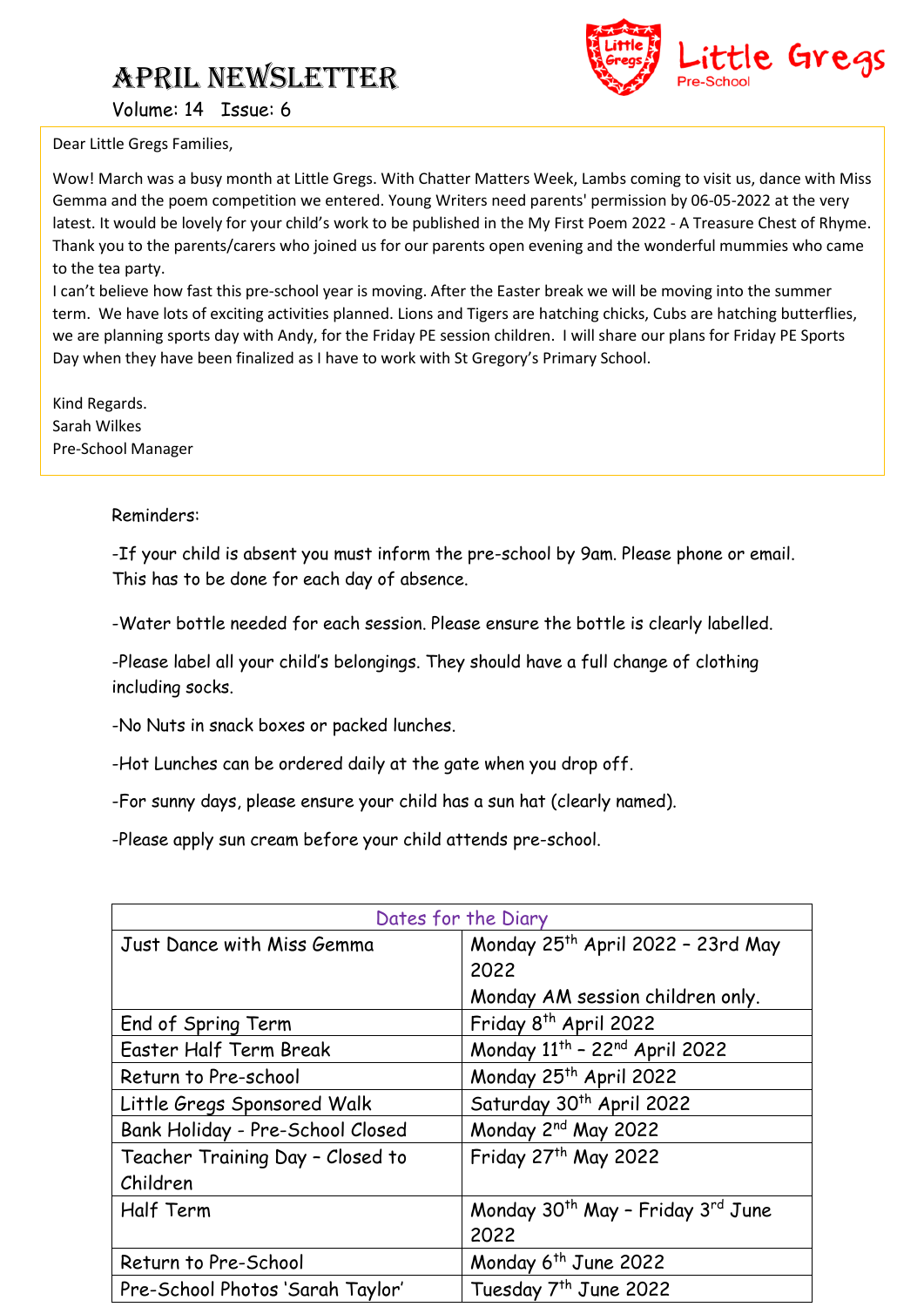

| <b>Father's Day Forest Treat 3.45-</b> | Friday 17 <sup>th</sup> June 2022 |
|----------------------------------------|-----------------------------------|
| 4.45 <sub>pm</sub>                     |                                   |
| Lions and Tigers Sport's Day (Friday   | Friday 8 <sup>th</sup> July 2022  |
| Morning Session Children)              |                                   |
| Last Day of Summer Term                | Thursday 21st July 2022           |



#### **Lions and Tigers**

The children have been busy with Chatter Matters Week, Autism Awareness Week, learning why we are all different and how we can be kind to each other.

 $\mathbb{R}$ Having a lovely visit with the lambs at Forest School.

In the role-play area we have enjoyed the garden centre, planting flowers for our outdoor area and using the soil and flowers to develop our imagination in play. The children have made mud birthday cakes, pies and flower cakes. Developing social and language skills.

With Helen we have been exploring rhyming words, using stories and objects. This has been so much fun, as the children having been using rhyming words during play and using our names to create funny rhyming names.

PE and dance has helped us develop our gross motor skills, exploring different ways to move. St Gregory's has been very kind letting us use the school hall, giving us more room to move and providing opportunities for us to use the climbing equipment in the hall.

From

Lions and Tigers Team





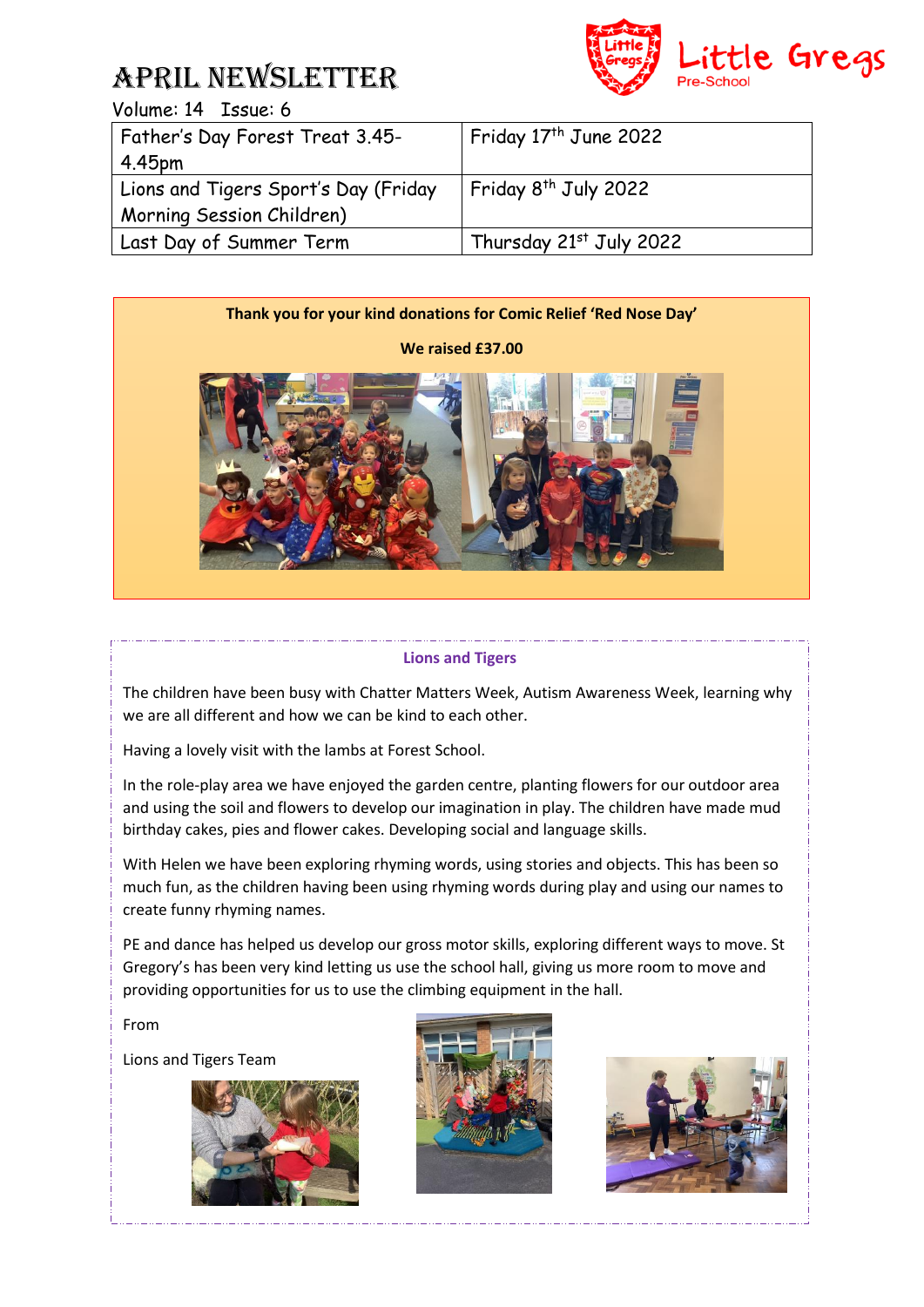

#### **Cubs**

This half term, the Cubs have been learning about animals. We have explored the jungle and enjoyed playing with farm animals. We also had a wonderful week based on Chatter Matters, with lots of duck play! We are so pleased with our Cubs language development - this is progressing very well.

This has been encouraged through our role play areas. Over the last few weeks, we have had a cafe outside and a farm shop inside. Once everyone realised we don't have to have ALL the food in our basket, we have to share, and we saw some lovely social play and language between your children. Some good friendships are beginning to form.

The other big hits of this half term have been dance with Miss Gemma and the new mud kitchen up at nature nursery.

Next half term, we will have real caterpillars arriving. We can watch the process of them turning into butterflies and then release them on the field! We also have eggs arriving and children can watch chicks hatch. A very exciting time ahead!

Wishing everyone a very Happy Easter!

From







### **We are planning a trip to have a ride on the big wheel and picnic by the river.**

### **Wednesday 29th June 2022**

To make this happen we need parent helpers. If you can help please speak with Sarah or Helen.

If Wednesday is not your child's normal session, they are welcome to join us, A Parent or Carer will need to stay to take full responsibility of their care.

This trip will be confirmed when we have enough parent helpers.